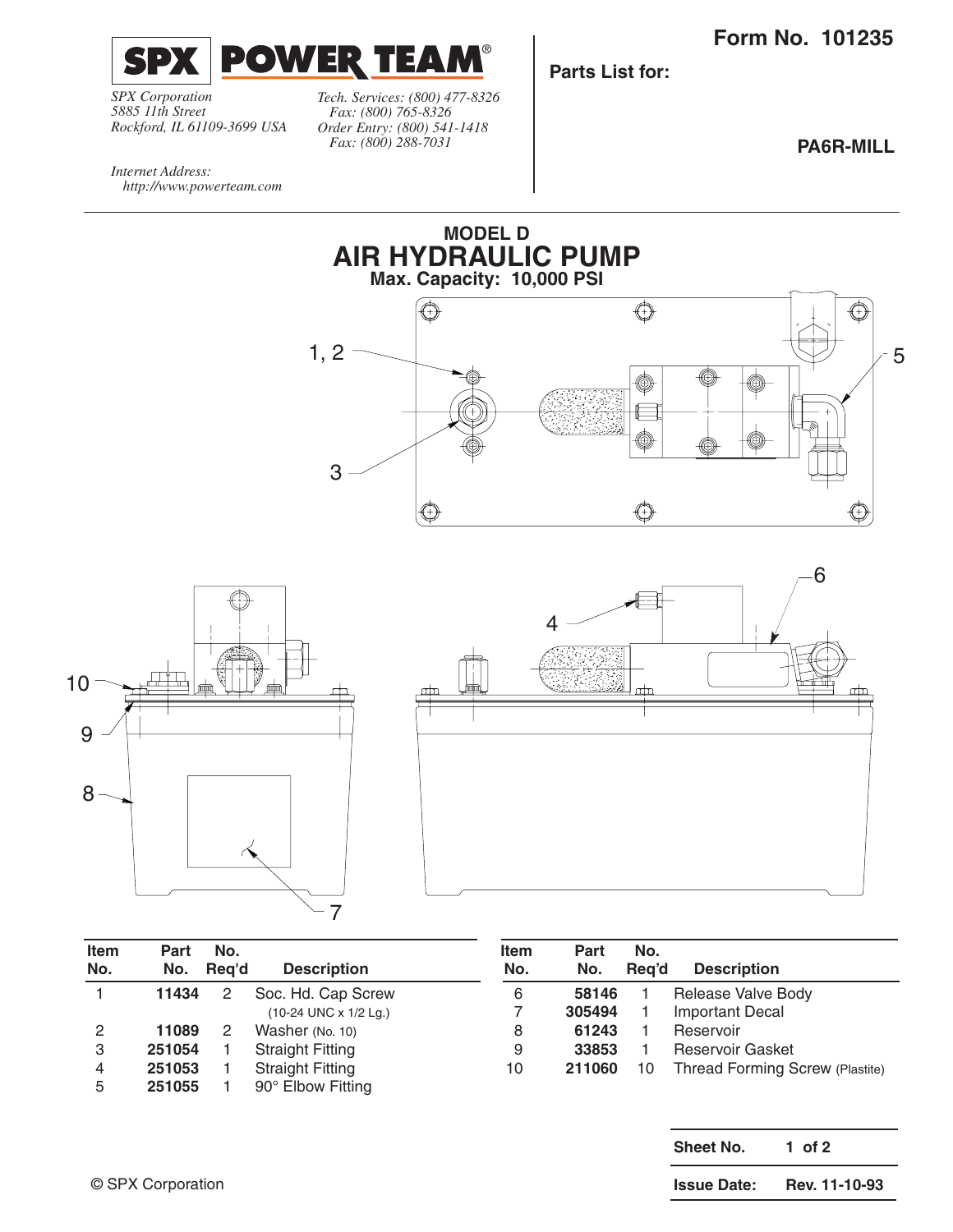





**SECTION "A"**

| <b>Item</b> | Part     | No.   |                                                                                    |
|-------------|----------|-------|------------------------------------------------------------------------------------|
| No.         | No.      | Req'd | <b>Description</b>                                                                 |
|             | 420293   | 1     | Piston Relief Valve Body                                                           |
| 2           | 20937S   | 1     | Cap & Gasket Assembly                                                              |
| 3           | 50494    | 1     | Pump Body                                                                          |
| 4           | 17428    | 4     | Soc. Hd. Cap Screw (1/4-20 x 4" Lg.;                                               |
|             |          |       | Torque to 85/95 in. lbs. oiled.<br>NOTE: Cross torque in increments of 30 in. lbs) |
| 5           | 11151    | 6     | Soc. Hd. Cap Screw (#10-24 x 1-1/4 Lg.;<br>Torque to 50/60 in. lbs.)               |
| 6           | 45840BK2 |       | Cover Plate                                                                        |
| 7           | 104416   | 1     | <b>Retaining Ring</b>                                                              |
| 8           | 215356   |       | Foam Insert                                                                        |

**BASIC PUMP ASSEMBLY TOP & END VIEW**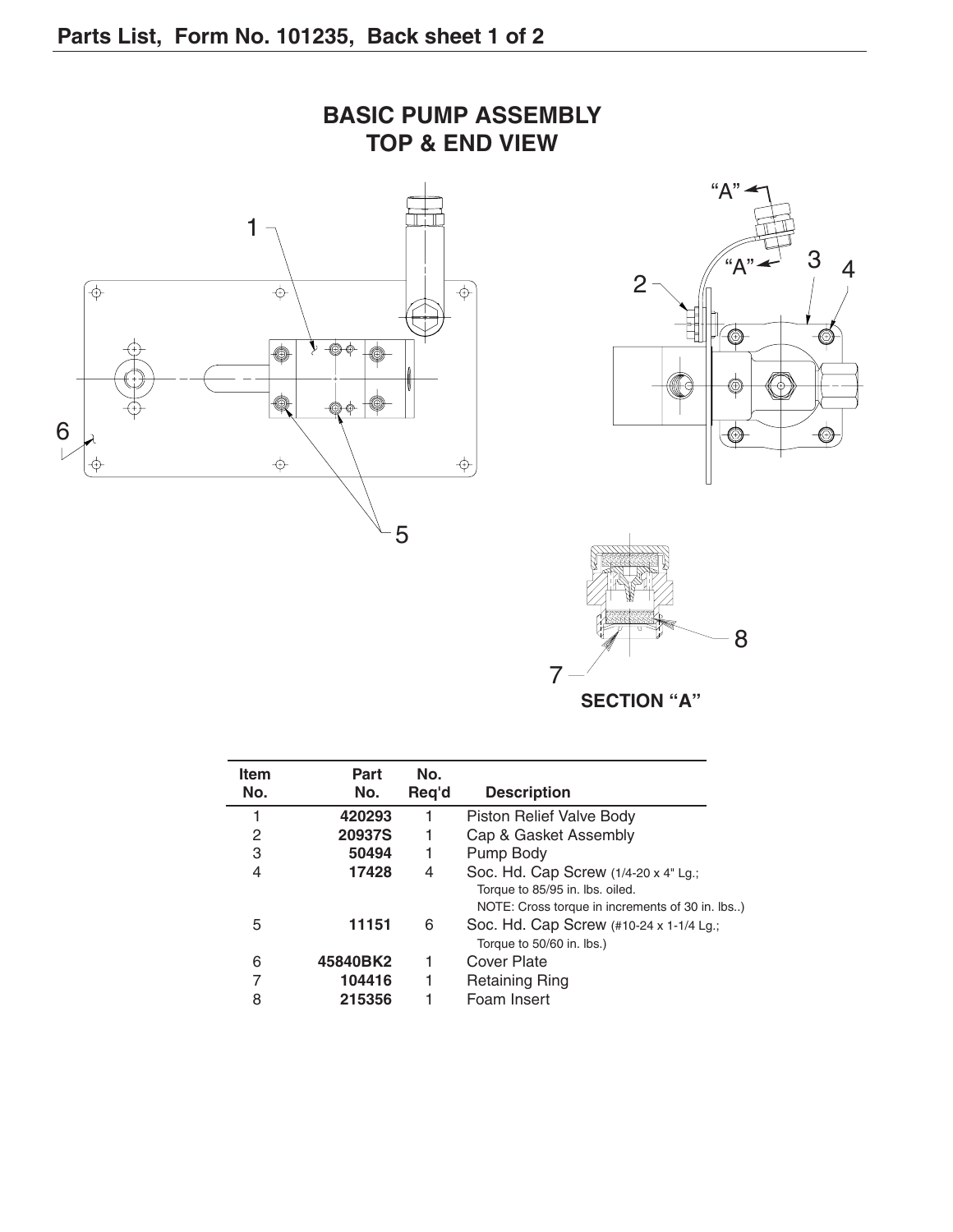

| Sheet No.          | 2 of 2        |  |  |  |
|--------------------|---------------|--|--|--|
| <b>Issue Date:</b> | Rev. 11-10-93 |  |  |  |